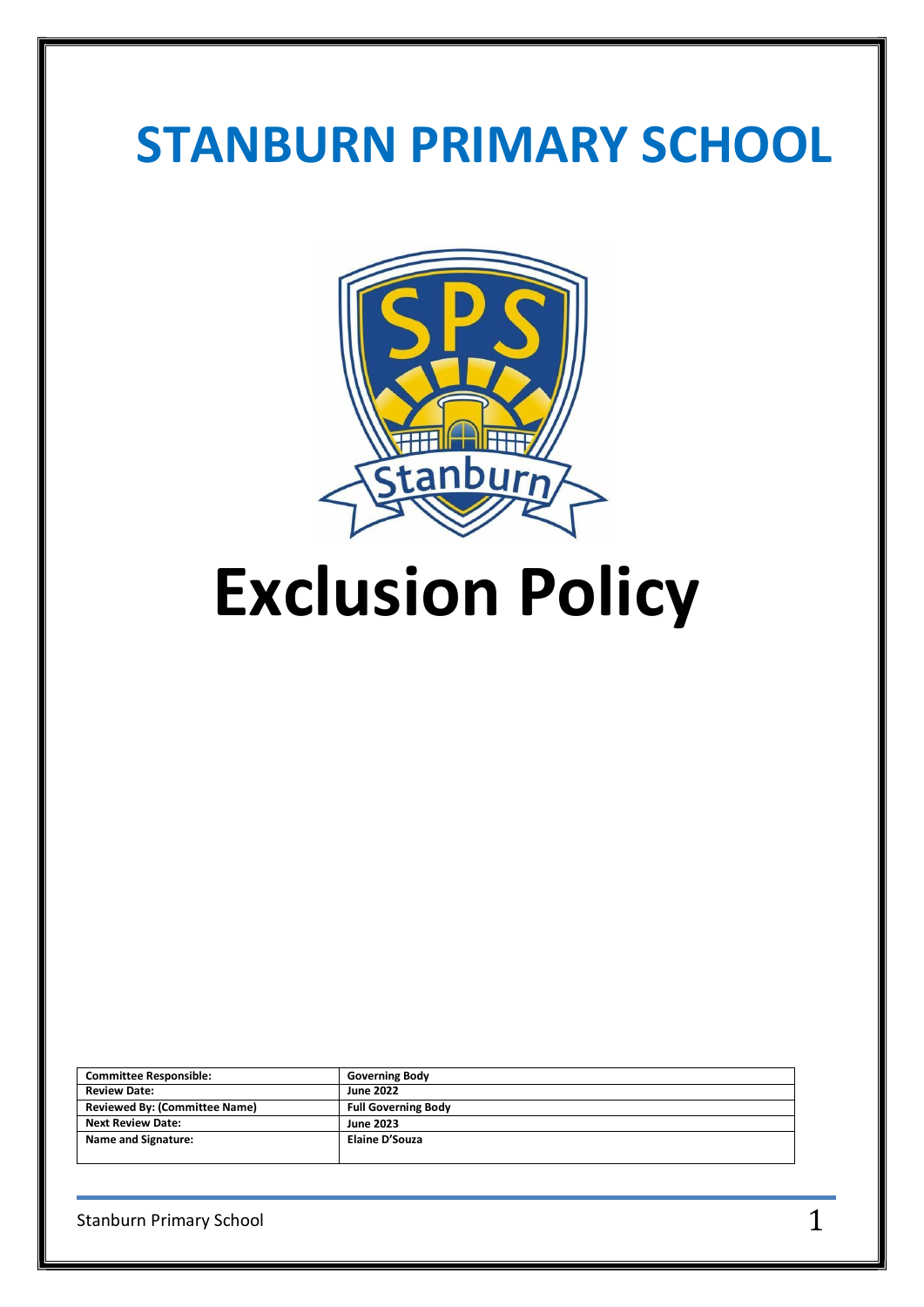# Exclusion Policy

## **Our Aims and Approach**

Our school aims to ensure that:

- The exclusions process is applied fairly and consistently
- The exclusions process is understood by governors, staff, parents and pupils
- Pupils in school are safe and happy
- Pupils do not become NEET (not in education, employment or training)

# **Legislation and statutory guidance**

This policy is based on statutory guidance from the Department for Education: Exclusion [from maintained schools, academies and pupil referral units \(PRUs\) in England](https://www.gov.uk/government/publications/school-exclusion) (September 2017)

It is based on the following legislation, which outline schools' powers to exclude pupils:

- Section 52 of the [Education Act 2002,](http://www.legislation.gov.uk/ukpga/2002/32/section/52) as amended by the [Education Act 2011](http://www.legislation.gov.uk/ukpga/2011/21/contents/enacted)
- [The School Discipline \(Pupil Exclusions and Reviews\) \(England\) Regulations 2012](http://www.legislation.gov.uk/uksi/2012/1033/made)
- Sections 64-68 of the [School Standards and Framework Act 1998](http://www.legislation.gov.uk/ukpga/1998/31)

In addition, the policy is based on:

- Part 7, chapter 2 of the [Education and Inspections Act 2006,](http://www.legislation.gov.uk/ukpga/2006/40/part/7/chapter/2) which looks at parental responsibility for excluded pupils
- Section 579 of the [Education Act 1996](http://www.legislation.gov.uk/ukpga/1996/56/section/579), which defines 'school day'
- The Education (Provision of Full-Time Education for Excluded Pupils) (England) [Regulations 2007,](http://www.legislation.gov.uk/uksi/2007/1870/contents/made) as amended by [The Education \(Provision of Full-Time Education for](http://www.legislation.gov.uk/uksi/2014/3216/contents/made)  [Excluded Pupils\) \(England\) \(Amendment\) Regulations 2014](http://www.legislation.gov.uk/uksi/2014/3216/contents/made)

### **The decision to exclude**

Only the headteacher, or acting headteacher, can exclude a pupil from school. A permanent exclusion will only ever be taken as a last resort.

Stanburn is aware that off-rolling is unlawful. Ofsted defines off-rolling as:

"…the practice of removing a pupil from the school roll without a formal, permanent exclusion or by encouraging a parent to remove their child from the school roll, when the removal is primarily in the interests of the school rather than in the best interests of the pupil."

We are committed to following all statutory exclusions procedures to ensure that every child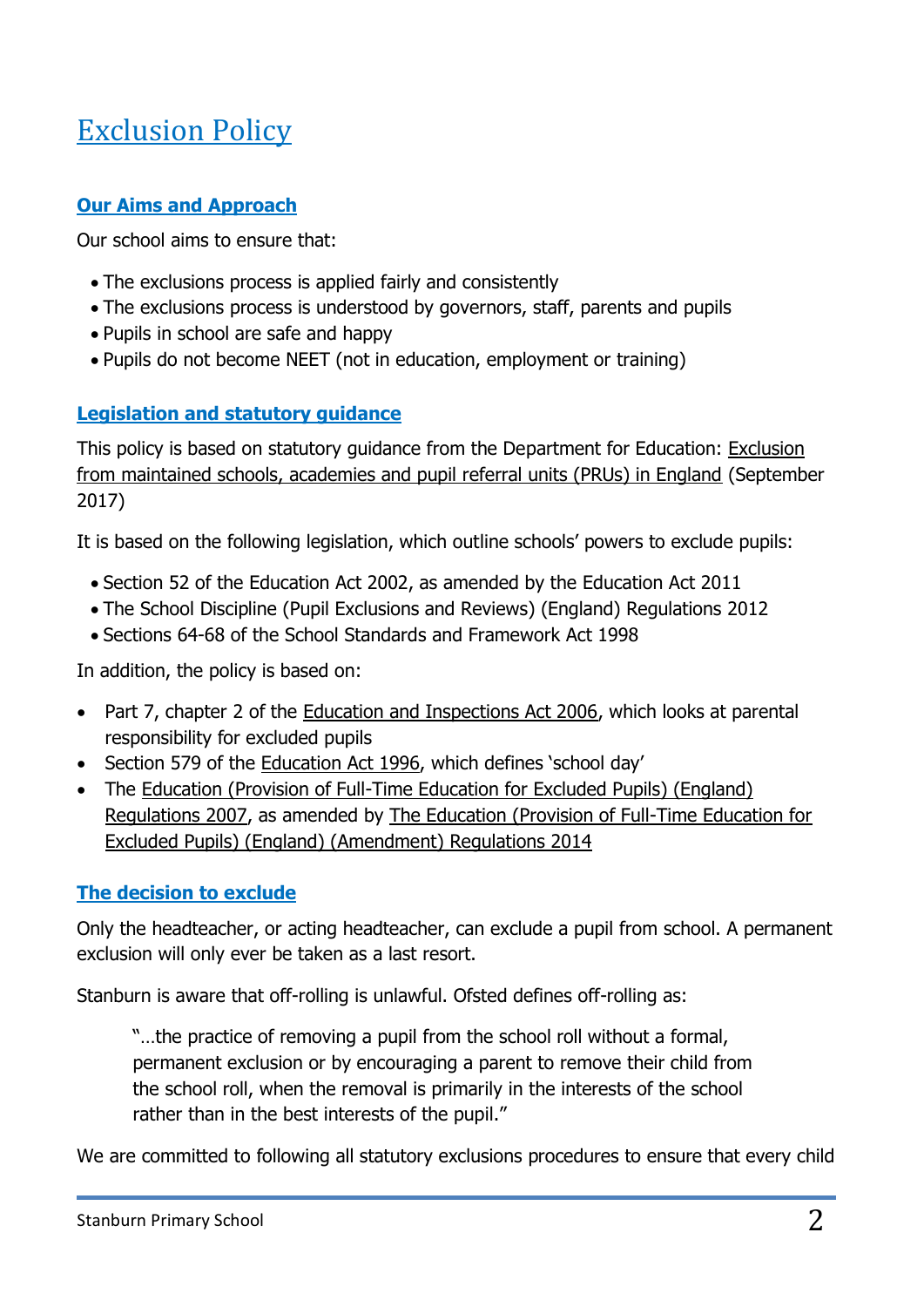receives an education in a safe and caring environment.

A decision to exclude a pupil will be taken only:

- In response to serious or persistent breaches of the school's behaviour policy, **and**
- If allowing the pupil to remain in school would seriously harm the education or welfare of others

Before deciding whether to exclude a pupil, either permanently or for a suspension, the headteacher will:

- Consider all the relevant facts and evidence, including whether the incident(s) leading to the exclusion were provoked
- Allow the pupil to give their version of events
- Consider if the pupil has special educational needs and disabilities (SEND)

#### **Roles and responsibilities**

#### **The headteacher**

#### **Informing parents**

The headteacher will immediately provide the following information, in writing, to the parents of an excluded pupil:

- The reason(s) for the exclusion
- The length of a suspension or, for a permanent exclusion, the fact that it is permanent
- Information about parents' right to make representations about the exclusion to the governing board and how the pupil may be involved in this
- Where there is a legal requirement for the governing board to meet to consider the reinstatement of a pupil, and that parents have a right to attend a meeting, be represented at a meeting (at their own expense) and to bring a friend

The headteacher will also notify parents by the end of the afternoon session on the day their child is excluded that for the first 5 school days of an exclusion, or until the start date of any alternative provision where this is earlier, parents are legally required to ensure that their child is not present in a public place during school hours without a good reason. Parents may be given a fixed penalty notice or prosecuted if they fail to do this.

If alternative provision is being arranged, the following information will be included when notifying parents of an exclusion:

- The start date for any provision of full-time education that has been arranged
- The start and finish times of any such provision, including the times for morning and afternoon sessions, where relevant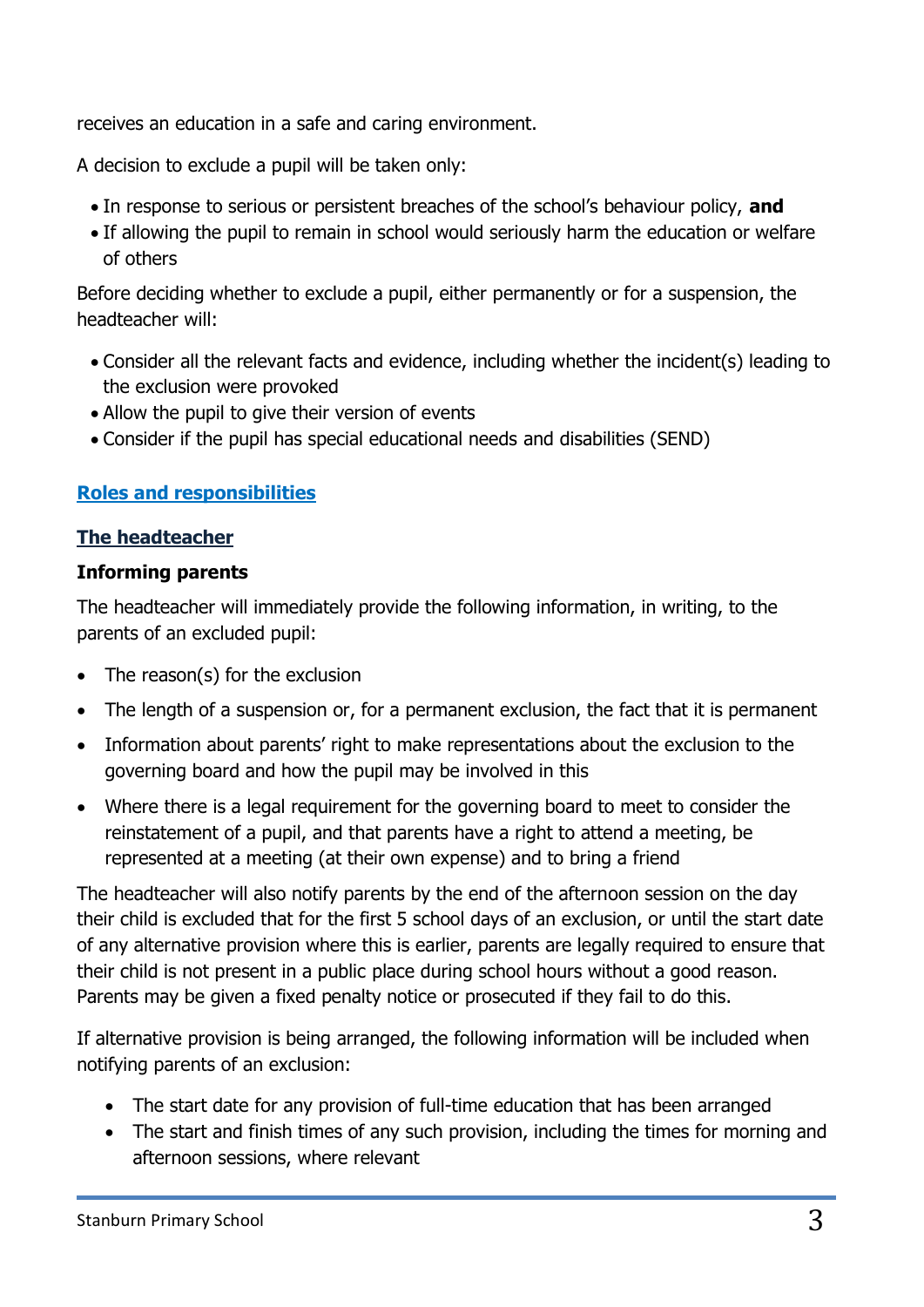- The address at which the provision will take place
- Any information required by the pupil to identify the person they should report to on the first day

Where this information on alternative provision is not reasonably ascertainable by the end of the afternoon session, it may be provided in a subsequent notice, but it will be provided no later than 48 hours before the provision is due to start. The only exception to this is where alternative provision is to be provided before the sixth day of an exclusion, in which case the information can be provided with less than 48 hours' notice with parents' consent.

### **Informing the governing board and local authority**

The headteacher will immediately notify the governing board and the local authority (LA) of:

- A permanent exclusion, including when a suspension is made permanent
- Exclusions which would result in the pupil being excluded for more than 5 school days (or more than 10 lunchtimes) in a term
- Exclusions which would result in the pupil missing a public examination

For a permanent exclusion, if the pupil lives outside the LA in which the school is located, the headteacher will also immediately inform the pupil's 'home authority' of the exclusion and the reason(s) for it without delay.

For all other exclusions, the headteacher will notify the governing board and LA once a term.

### **The governing board**

The governing board has a duty to consider the reinstatement of an excluded pupil (see below)

Within 14 days of receipt of a request, the governing board will provide the secretary of state and the LA' with information about any exclusions in the last 12 months.

For a suspension of more than 5 school days, the governing board will arrange suitable fulltime education for the pupil. This provision will begin no later than the sixth day of the suspension.

#### **The Local Authority**

For permanent exclusions, the LA is responsible for arranging suitable full-time education to begin no later than the sixth day of the exclusion.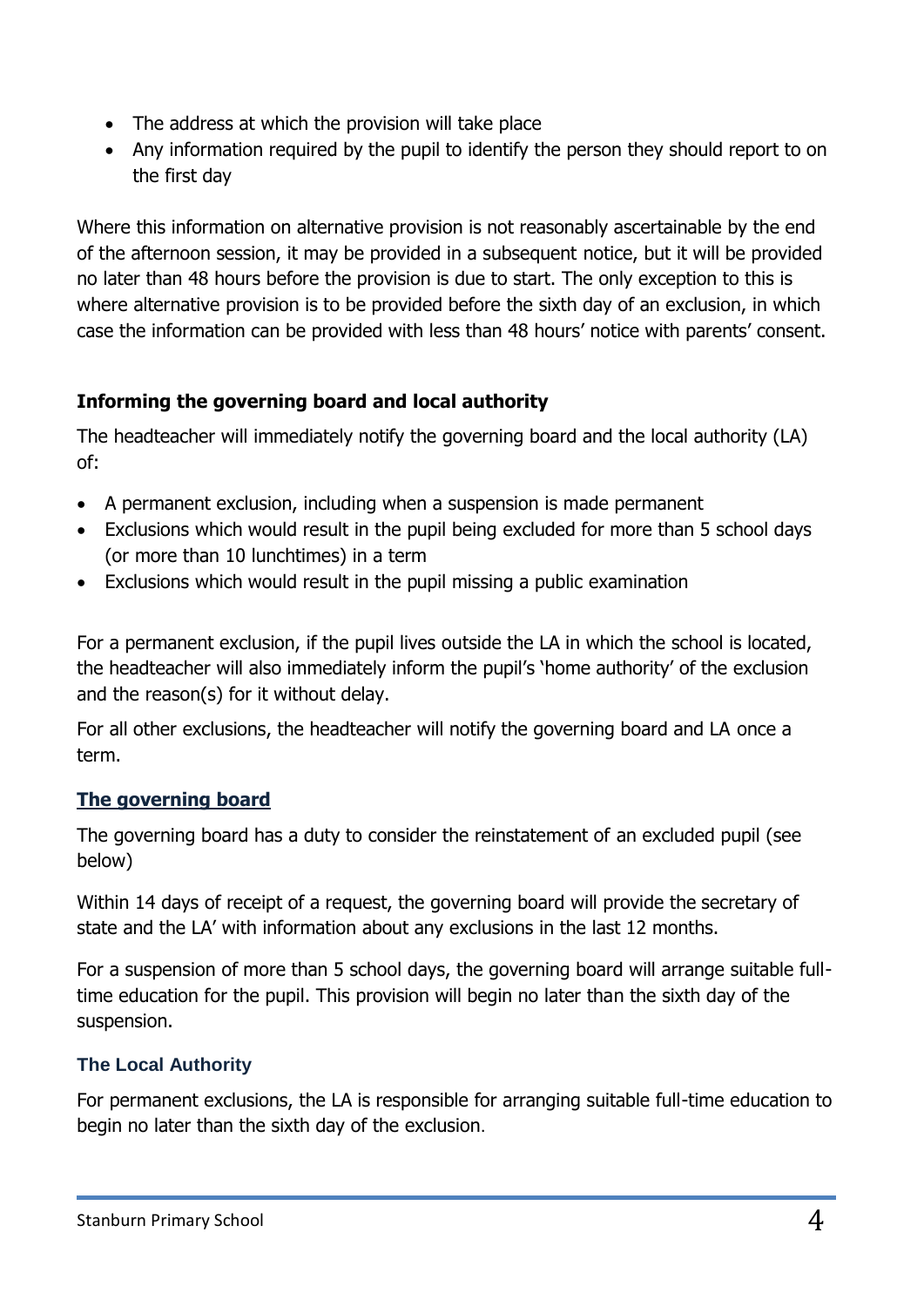## **Considering the reinstatement of a pupil**

The Governing Board will consider the reinstatement of an excluded pupil within 15 school days of receiving the notice of the exclusion if:

- The exclusion is permanent
- It is a suspension which would bring the pupil's total number of school days of exclusion to more than 15 in a term
- It would result in a pupil missing a public examination

If requested to do so by parents, the governing board will consider the reinstatement of an excluded pupil within 50 school days of receiving notice of the exclusion if the pupil would be excluded from school for more than 5 school days, but less than 15, in a single term.

Where an exclusion would result in a pupil missing a public examination, the governing board will consider the reinstatement of the pupil before the date of the examination. If this is not practicable, the chair of the governing board (or the vice-chair where the chair is unable to make this consideration) will consider the exclusion independently and decide whether or not to reinstate the pupil.

The governing board can either:

- Decline to reinstate the pupil, or
- Direct the reinstatement of the pupil immediately, or on a particular date

In reaching a decision, the governing board will consider whether the exclusion was lawful, reasonable and procedurally fair and whether the headteacher followed their legal duties. They will decide whether or not a fact is true 'on the balance of probabilities', which differs from the criminal standard of 'beyond reasonable doubt', as well as any evidence that was presented in relation to the decision to exclude.

Minutes will be taken of the meeting, and a record of evidence considered kept. The outcome will also be recorded on the pupil's educational record.

The governing board will notify, in writing, the headteacher, parents and the LA of its decision, along with reasons for its decision, without delay.

Where an exclusion is permanent, the governing board's decision will also include the following:

- $\triangleright$  The fact that it is permanent
- $\triangleright$  Notice of parents' right to ask for the decision to be reviewed by an independent review panel, and:
	- The date by which an application for an independent review must be made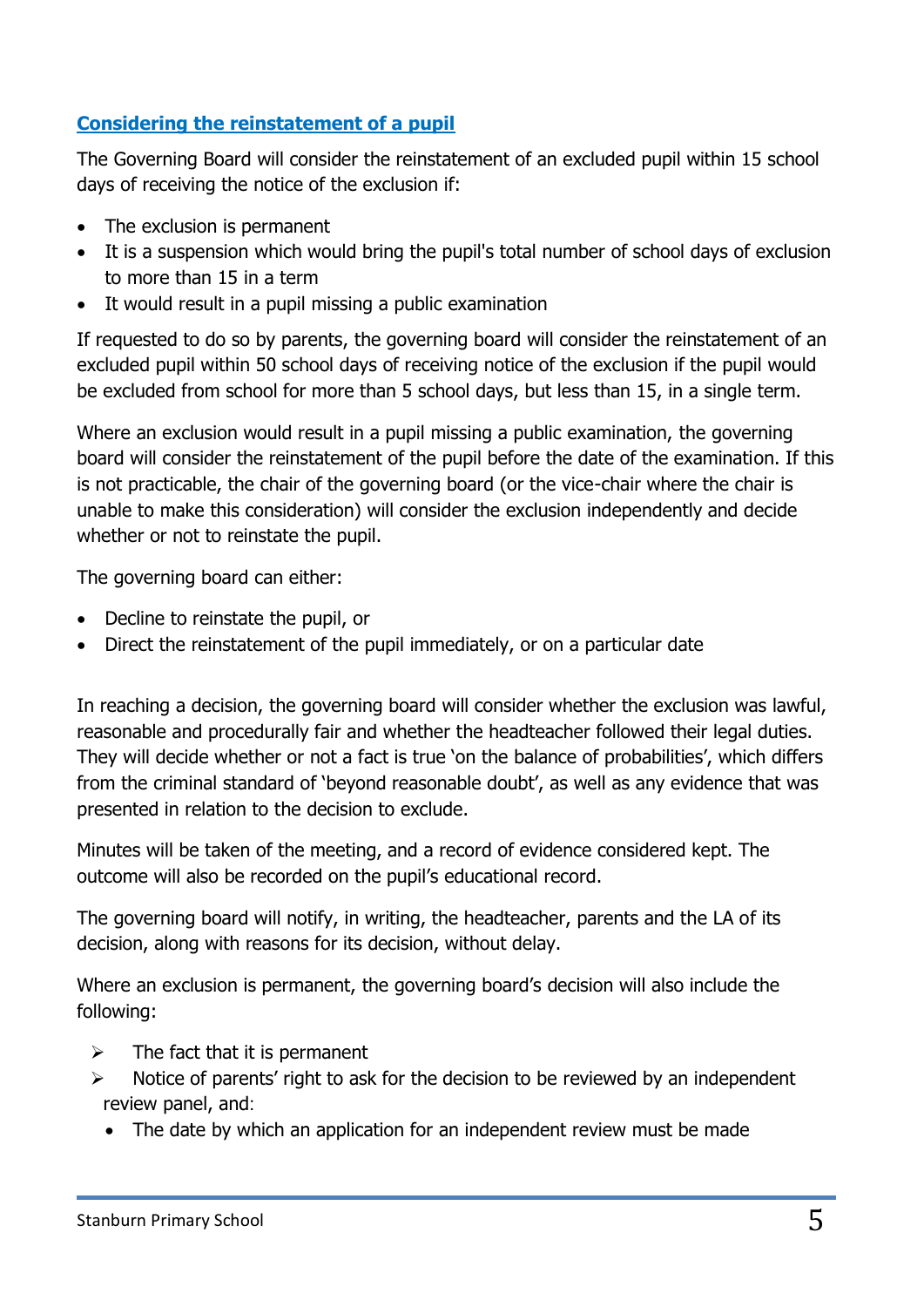- The name and address to whom an application for a review should be submitted
- That any application should set out the grounds on which it is being made and that, where appropriate, reference to how the pupil's SEND are considered to be relevant to the exclusion
- That, regardless of whether the excluded pupil has recognised SEND, parents have a right to require the LA to appoint an SEN expert to attend the review
- Details of the role of the SEND expert and that there would be no cost to parents for this appointment
- That parents must make clear if they wish for a SEND expert to be appointed in any application for a review
- That parents may, at their own expense, appoint someone to make written and/or oral representations to the panel, and parents may also bring a friend to the review
- $\triangleright$  That if parents believe that the exclusion has occurred as a result of discrimination, they may make a claim under the Equality Act 2010 to the first-tier tribunal (special educational needs and disability), in the case of disability discrimination, or the county court, in the case of other forms of discrimination. A claim of discrimination made under these routes should be lodged within 6 months of the date on which the discrimination is alleged to have taken place.

#### **An independent review**

If parents apply for an independent review, the LA will arrange for an independent panel to review the decision of the governing board not to reinstate a permanently excluded pupil.

Applications for an independent review must be made within 15 school days of notice being given to the parents by the governing board of its decision to not reinstate a pupil.

A panel of 3 or 5 members will be constituted with representatives from each of the categories below. Where a 5-member panel is constituted, 2 members will come from the school governors' category and 2 members will come from the headteacher category.

- A lay member to chair the panel who has not worked in any school in a paid capacity, disregarding any experience as a school governor or volunteer
- School governors who have served as a governor for at least 12 consecutive months in the last 5 years, provided they have not been teachers or headteachers during this time
- Headteachers or individuals who have been a headteacher within the last 5 years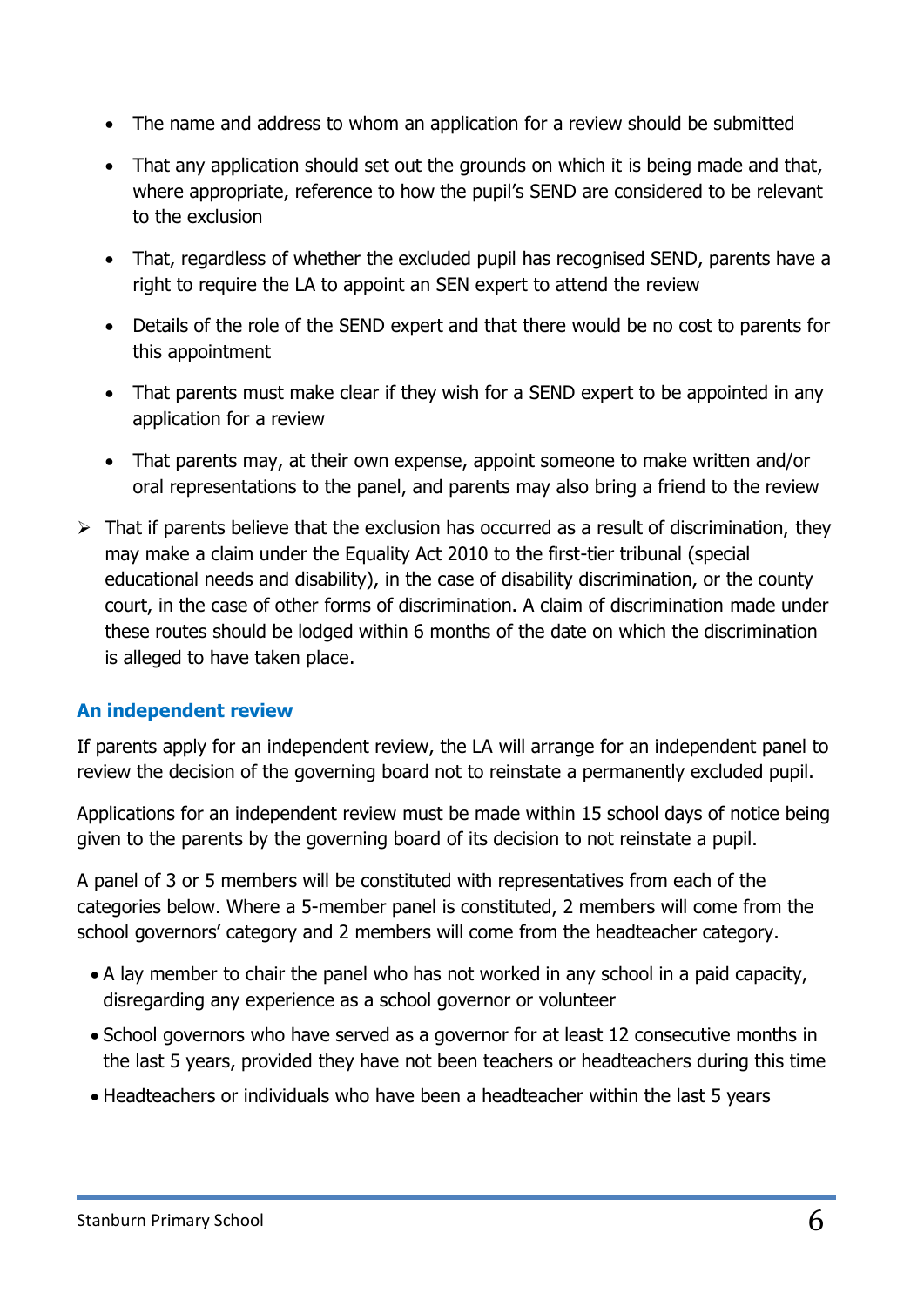A person may not serve as a member of a review panel if they:

- Are a member of the LA or governing board of the excluding school
- Are the headteacher of the excluding school, or have held this position in the last 5 years
- Are an employee of the LA or the governing board, of the excluding school (unless they are employed as a headteacher at another school)
- Have, or at any time have had, any connection with the LA, school, governing board, parents or pupil, or the incident leading to the exclusion, which might reasonably be taken to raise doubts about their impartially
- Have not had the required training within the last 2 years

A clerk will be appointed to the panel.

The independent panel will decide one of the following:

- Uphold the governing board's decision
- Recommend that the governing board reconsiders reinstatement
- Quash the governing board's decision and direct that they reconsider reinstatement (only when the decision is judged to be flawed)

The panel's decision can be decided by a majority vote. In the case of a tied decision, the chair has the casting vote.

### **School registers**

A pupil's name will be removed from the school admissions register if:

- 15 school days have passed since the parents were notified of the exclusion panel's decision to not reinstate the pupil and no application has been made for an independent review panel, or
- The parents have stated in writing that they will not be applying for an independent review panel

Where an application for an independent review has been made, the governing board will wait until that review has concluded before removing a pupil's name from the register.

Where alternative provision has been made for an excluded pupil and they attend it, code B (education off-site) or code D (dual registration) will be used on the attendance register.

Where excluded pupils are not attending alternative provision, code E (absent) will be used.